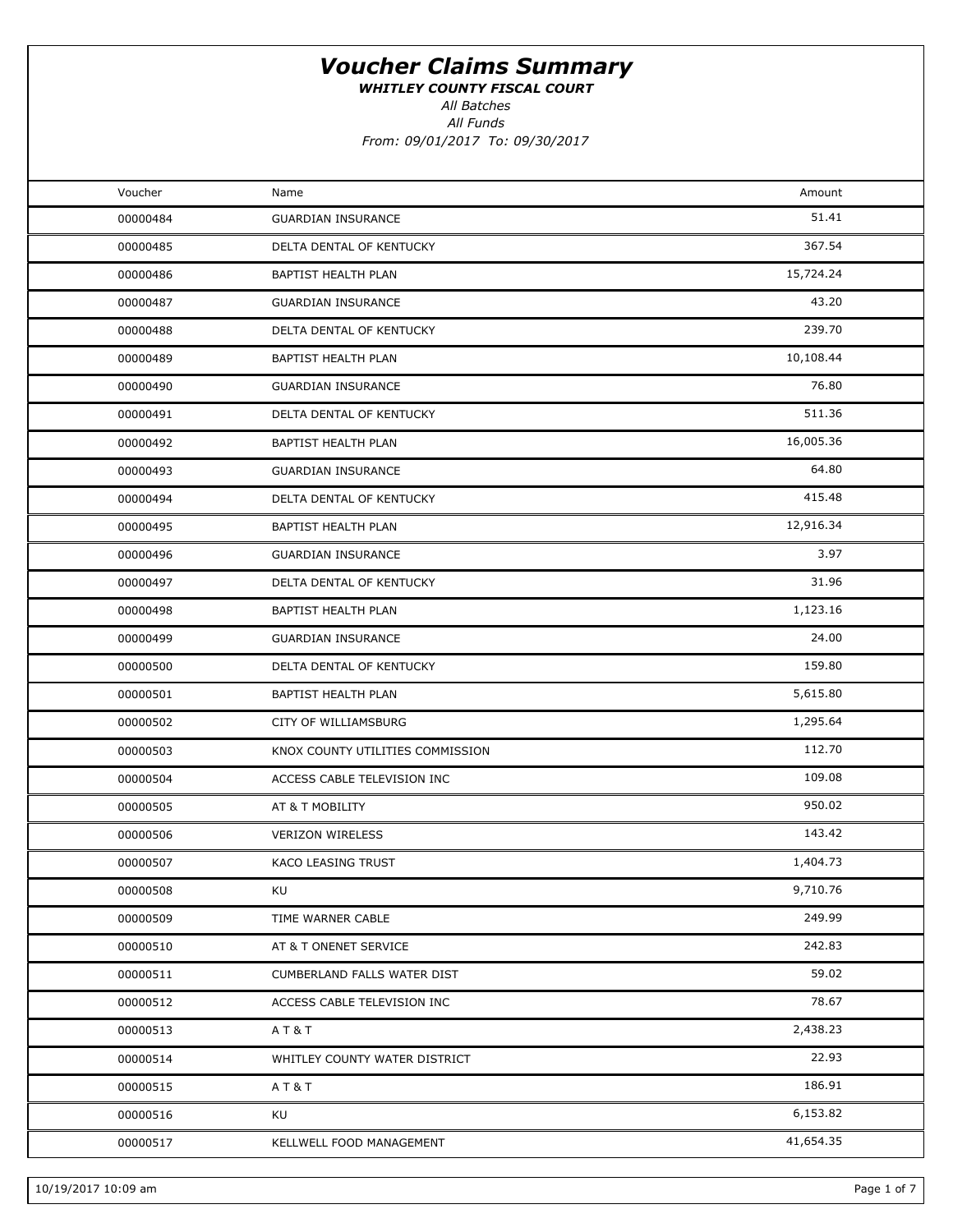WHITLEY COUNTY FISCAL COURT

All Batches

All Funds

| Voucher  | Name                                 | Amount    |  |
|----------|--------------------------------------|-----------|--|
| 00000518 | CUMBERLAND FALLS WATER DIST          | 286.62    |  |
| 00000519 | ACCESS CABLE TELEVISION INC          | 203.98    |  |
| 00000520 | US BANK KY POOLED CHECKS             | 1,594.97  |  |
| 00000521 | <b>VERIZON WIRELESS</b>              | 320.08    |  |
| 00000522 | KACO LEASING TRUST                   | 1,632.14  |  |
| 00000523 | ACCESS CABLE TELEVISION INC          | 203.98    |  |
| 00000524 | KU                                   | 90.25     |  |
| 00000525 | WILLIAMSBURG-WHITLEY CO. AIRPORT BD. | 370.79    |  |
| 00000526 | AT&T                                 | 3,800.76  |  |
| 00000527 | WHITLEY COUNTY FISCAL COURT PR       | 25,662.07 |  |
| 00000528 | WHITLEY COUNTY FISCAL COURT PR       | 25,823.14 |  |
| 00000529 | WHITLEY COUNTY FISCAL COURT PR       | 36,698.85 |  |
| 00000530 | WHITLEY COUNTY FISCAL COURT PR       | 39,452.49 |  |
| 00000531 | WHITLEY COUNTY FISCAL COURT PR       | 3,320.20  |  |
| 00000532 | WHITLEY COUNTY FISCAL COURT PR       | 12,562.59 |  |
| 00000533 | CUMBERLAND VALLEY ELECTRIC, INC.     | 49.40     |  |
| 00000534 | TIME WARNER CABLE                    | 379.98    |  |
| 00000535 | DELTA NATURAL GAS CO., INC.          | 174.72    |  |
| 00000536 | 2 GETON NET, INC.                    | 149.98    |  |
| 00000537 | WHITLEY COUNTY FISCAL COURT PR       | 168.12    |  |
| 00000538 | CUMBERLAND VALLEY ELECTRIC, INC.     | 289.04    |  |
| 00000539 | DELTA NATURAL GAS CO., INC.          | 37.41     |  |
| 00000540 | WHITLEY COUNTY FISCAL COURT PR       | 56.04     |  |
| 00000541 | DELTA NATURAL GAS CO., INC.          | 1,473.94  |  |
| 00000542 | 2 GETON NET, INC.                    | 89.99     |  |
| 00000543 | TIME WARNER CABLE                    | 82.57     |  |
| 00000544 | CITY UTILITIES COMMISSION            | 451.43    |  |
| 00000545 | WHITLEY COUNTY FISCAL COURT PR       | 638.22    |  |
| 00000546 | CUMBERLAND VALLEY ELECTRIC, INC.     | 905.75    |  |
| 00000547 | <b>GARY BARTON</b>                   | 722.67    |  |
| 00000548 | SOUTHERN HEALTH PARTNERS             | 21,565.87 |  |
| 00000549 | AT&T                                 | 463.32    |  |
| 00000550 | DAV                                  | 261.56    |  |
| 00000551 | ANDREW CROLEY, CORONER               | 833.34    |  |
|          |                                      |           |  |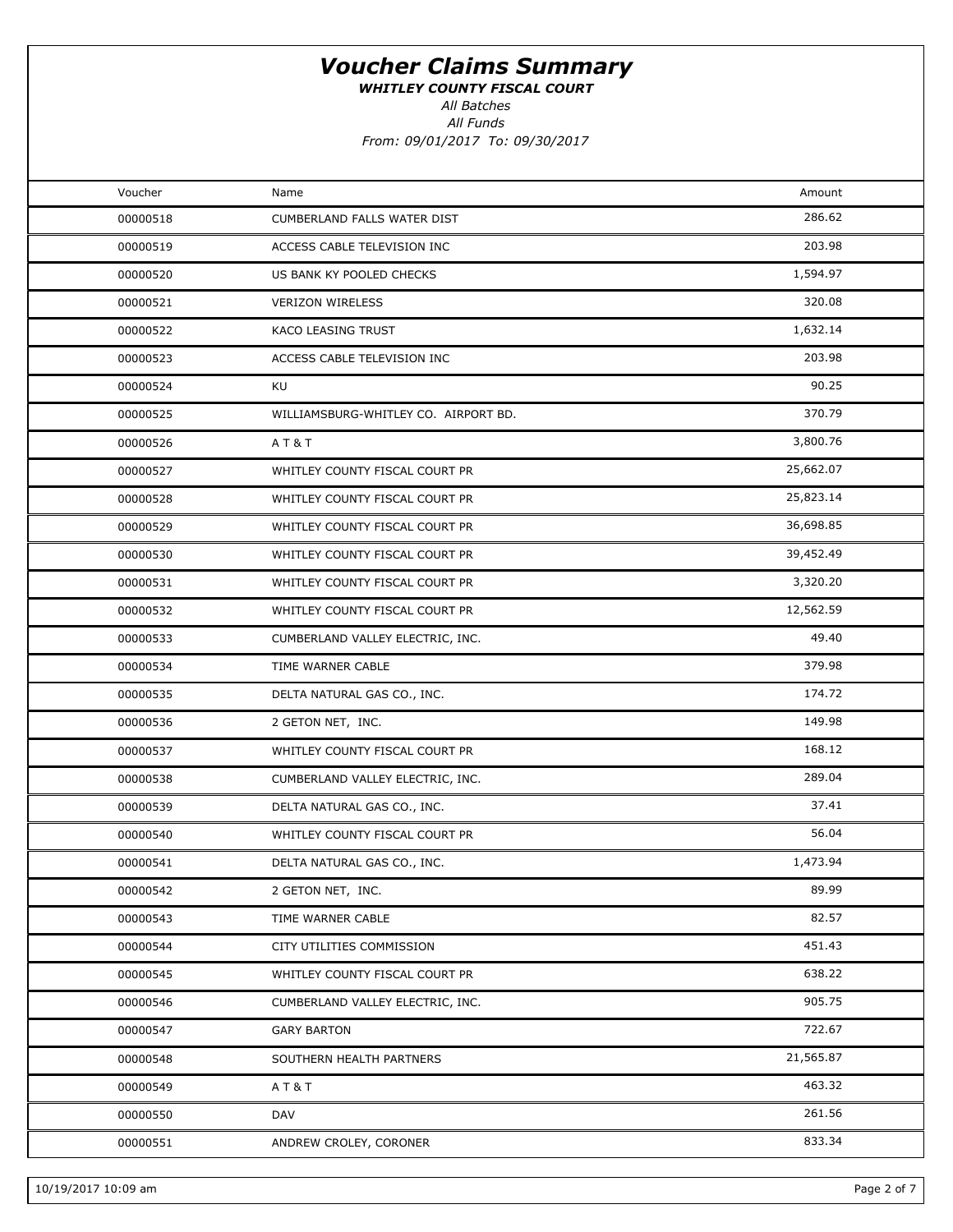WHITLEY COUNTY FISCAL COURT

All Batches

All Funds

| Voucher  | Name                                 | Amount    |  |
|----------|--------------------------------------|-----------|--|
| 00000552 | COLAN HARRELL, SHERIFF               | 78,132.00 |  |
| 00000553 | CITY OF WILLIAMSBURG                 | 8,836.09  |  |
| 00000554 | WILLIAMSBURG-WHITLEY CO. AIRPORT BD. | 5,000.00  |  |
| 00000555 | DELTA NATURAL GAS CO., INC.          | 48.39     |  |
| 00000556 | WHITLEY COUNTY FISCAL COURT PR       | 840.88    |  |
| 00000557 | AT&T                                 | 278.10    |  |
| 00000558 | WHITLEY COUNTY FISCAL COURT PR       | 20,301.60 |  |
| 00000559 | WHITLEY COUNTY FISCAL COURT PR       | 29,107.52 |  |
| 00000560 | WHITLEY COUNTY FISCAL COURT PR       | 26,292.98 |  |
| 00000561 | WHITLEY COUNTY FISCAL COURT PR       | 46,785.41 |  |
| 00000562 | WHITLEY COUNTY FISCAL COURT PR       | 39,348.45 |  |
| 00000563 | WHITLEY COUNTY FISCAL COURT PR       | 3,530.86  |  |
| 00000564 | WHITLEY COUNTY FISCAL COURT PR       | 12,477.42 |  |
| 00000565 | ANDREW CROLEY, CORONER               | 1,250.00  |  |
| 00000566 | BISSELL'S, INC.                      | 571.36    |  |
| 00000567 | BLUEGRASS/ KESCO INCORPORATED        | 180.00    |  |
| 00000568 | CANADA AUTO PARTS                    | 107.67    |  |
| 00000569 | CITY OF WILLIAMSBURG                 | 1,062.00  |  |
| 00000570 | COLAN HARRELL, SHERIFF               | 16.67     |  |
| 00000571 | COMPUTER CLINC                       | 75.00     |  |
| 00000572 | <b>CREEKSIDE TECHNOLOGIES</b>        | 75.00     |  |
| 00000573 | DAIRY QUEEN GRILL & CHILL            | 30.00     |  |
| 00000574 | DAV                                  | 650.00    |  |
| 00000575 | D C ELEVATOR COMPANY, INC.           | 1,162.72  |  |
| 00000576 | DONNA ROSE COMPANY, INC.             | 797.00    |  |
| 00000577 | ELLISON'S SANITARY SUPPLY CO., INC.  | 949.09    |  |
| 00000578 | EMCON HOME GUARD, INC.               | 310.00    |  |
| 00000579 | <b>EZ COUNTRY</b>                    | 425.00    |  |
| 00000580 | <b>FLEETONE</b>                      | 1,187.68  |  |
| 00000581 | HARDEE'S                             | 34.14     |  |
| 00000582 | HIGHBRIDGE SPRING WATER CO, INC.     | 36.30     |  |
| 00000583 | HOMETOWN IGA #57                     | 529.76    |  |
| 00000584 | JEFFREY L. GRAY                      | 163.73    |  |
| 00000585 | JOE HILL ELECTRICAL                  | 195.00    |  |
|          |                                      |           |  |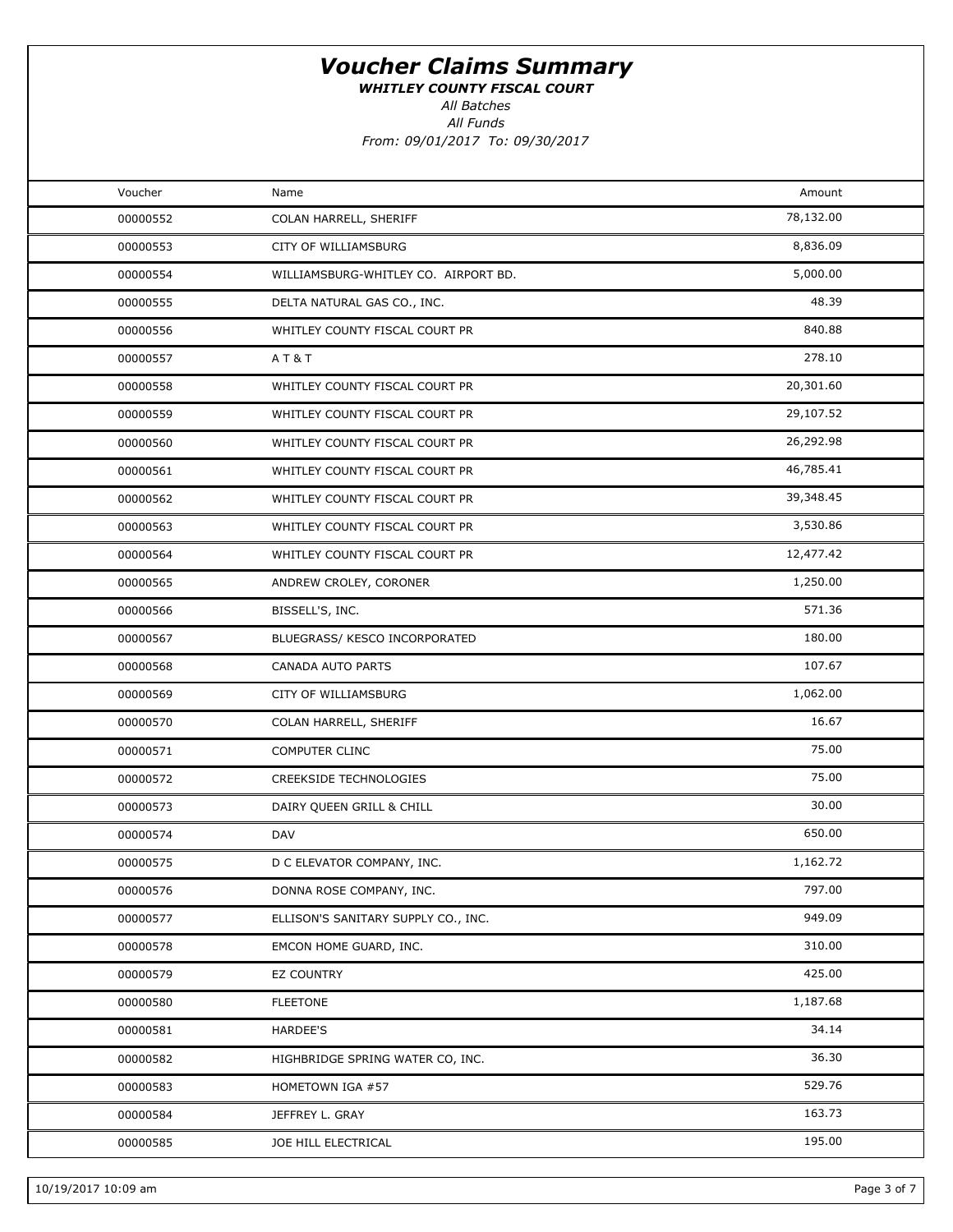WHITLEY COUNTY FISCAL COURT

All Batches

All Funds

| Voucher  | Name                                | Amount    |  |
|----------|-------------------------------------|-----------|--|
| 00000586 | JONES PIT STOP                      | 774.72    |  |
| 00000587 | K A C O ALL LINES FUND              | 21,539.52 |  |
| 00000588 | KACO WORKERS COMPENSATION FUND      | 5,026.39  |  |
| 00000589 | LON "CHUCK" HEAD                    | 241.43    |  |
| 00000590 | <b>NEWS JOURNAL</b>                 | 17,353.18 |  |
| 00000591 | POFF CARTING SERVICE                | 969.72    |  |
| 00000592 | U. S. POSTMASTER                    | 490.00    |  |
| 00000593 | PRECISION DUPLICATING SOLUTIONS INC | 134.38    |  |
| 00000594 | PREFERRED LAB SERVICE               | 350.00    |  |
| 00000595 | QUALITY CARE AUTO SERVICE           | 234.20    |  |
| 00000596 | QUILL CORPORATION                   | 48.49     |  |
| 00000597 | <b>SCOTTY HARRISON</b>              | 202.76    |  |
| 00000598 | SIMPLEX GRINNELL LP                 | 115.00    |  |
| 00000599 | <b>TEKS WORK</b>                    | 100.00    |  |
| 00000600 | THERMAL EQUIPMENT SERVICE CO.       | 1,500.00  |  |
| 00000601 | W D BRYANT & SONS INC.              | 1,617.13  |  |
| 00000602 | WILLIAMSBURG LODGE #490             | 500.00    |  |
| 00000603 | XEROX CORPORATION                   | 413.31    |  |
| 00000604 | ANGEL'S GARAGE                      | 240.00    |  |
| 00000605 | ARAMARK UNIFROM SERVICES            | 1,046.68  |  |
| 00000606 | ATS CONSTRUCTION                    | 8,818.90  |  |
| 00000607 | CANADA AUTO PARTS                   | 3,261.52  |  |
| 00000608 | JELLICO COMMUNITY HOSPITAL          | 50.00     |  |
| 00000609 | CHAMBERS AMERICAN PRODUCTS INC.     | 39.50     |  |
| 00000610 | ECSI, LLC                           | 1,020.00  |  |
| 00000611 | HIGHBRIDGE SPRING WATER CO, INC.    | 26.95     |  |
| 00000612 | HINKLE CONTRACTING COMPANY LLC      | 15,854.64 |  |
| 00000613 | <b>HOLSTON GASES</b>                | 112.65    |  |
| 00000614 | JAMES JONES EXCAVATING              | 2,852.43  |  |
| 00000615 | JOHNNY WHEELS OF WILLIAMSBURG, INC  | 1,318.00  |  |
| 00000616 | K A C O ALL LINES FUND              | 4,147.15  |  |
| 00000617 | KACO WORKERS COMPENSATION FUND      | 6,168.68  |  |
| 00000618 | <b>KENWAY DISTRIBUTORS</b>          | 326.88    |  |
| 00000619 | KIMBELL MIDWEST                     | 292.86    |  |
|          |                                     |           |  |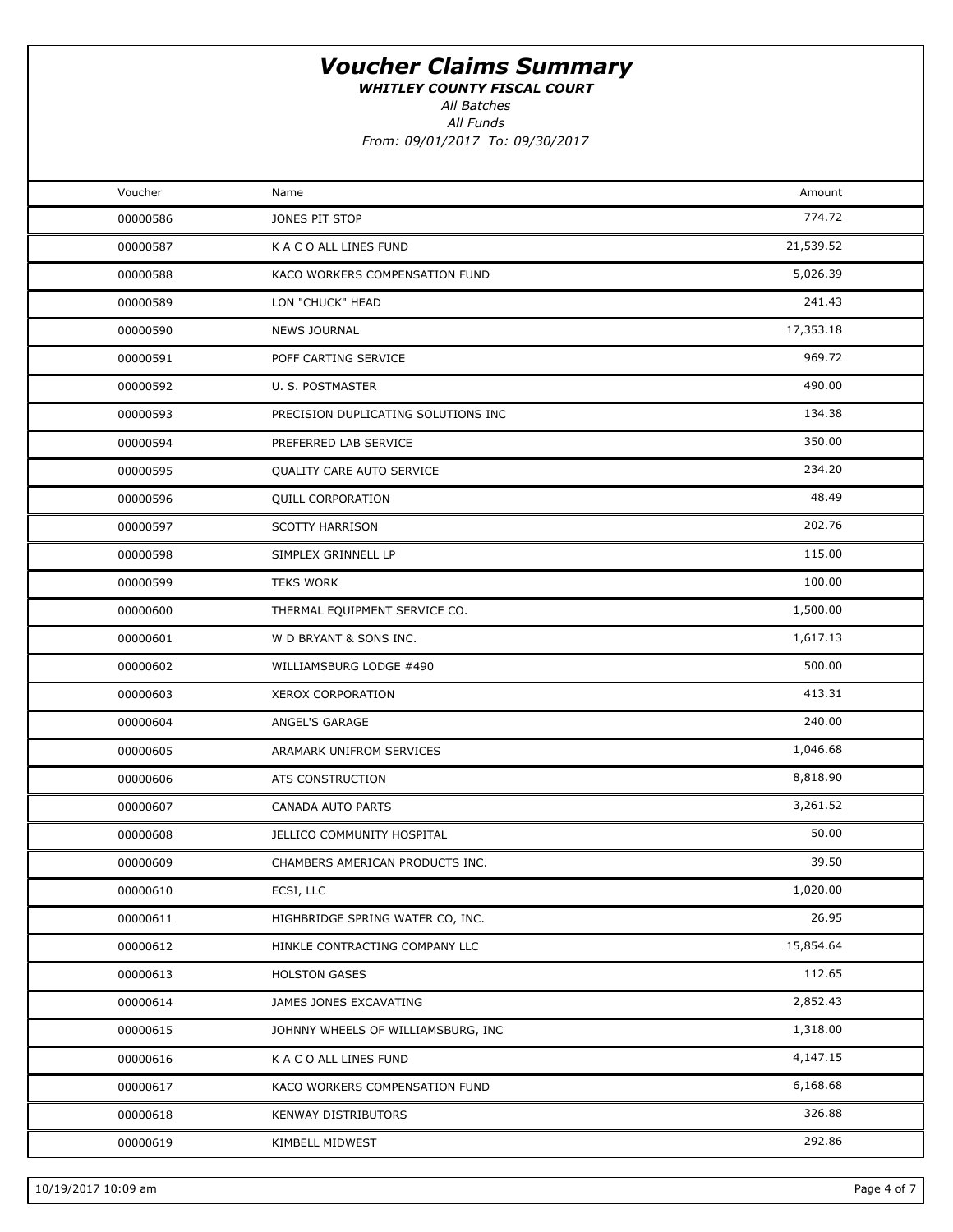WHITLEY COUNTY FISCAL COURT

All Batches

All Funds

| Voucher  | Name                             | Amount    |  |
|----------|----------------------------------|-----------|--|
| 00000620 | LON "CHUCK" HEAD                 | 47.61     |  |
| 00000621 | LYKINS OIL COMPANY               | 4,719.92  |  |
| 00000622 | <b>OWENS AUTO PARTS</b>          | 363.22    |  |
| 00000625 | QUALITY CARE AUTO SERVICE        | 548.00    |  |
| 00000626 | <b>SCOTTY HARRISON</b>           | 88.81     |  |
| 00000627 | W D BRYANT & SONS INC.           | 4,230.62  |  |
| 00000628 | WHAYNE SUPPLY COMPANY            | 289.02    |  |
| 00000629 | PREWITT FARM SUPPLY              | 50.00     |  |
| 00000630 | <b>FLEETONE</b>                  | 859.99    |  |
| 00000631 | W D BRYANT & SONS INC.           | 56.96     |  |
| 00000632 | ACCOUNT SERVICES EXCHANGE, LLC   | 7,232.64  |  |
| 00000633 | AMERICAN BUSINESS SYSTEMS        | 329.33    |  |
| 00000634 | <b>BEST TERMITE &amp; PEST</b>   | 120.00    |  |
| 00000635 | BISSELL'S, INC.                  | 228.00    |  |
| 00000636 | <b>COLONELS MARKET</b>           | 42.00     |  |
| 00000637 | DAIRY QUEEN GRILL & CHILL        | 28.47     |  |
| 00000638 | EVELYN MCCULLAH                  | 33.01     |  |
| 00000639 | FIRST NATIONAL BANK OF OMAHA     | 89.34     |  |
| 00000640 | <b>FLEETONE</b>                  | 2,364.94  |  |
| 00000641 | G & E DRIVE-IN                   | 160.00    |  |
| 00000642 | <b>HARDEE'S</b>                  | 89.45     |  |
| 00000643 | HIGHBRIDGE SPRING WATER CO, INC. | 75.00     |  |
| 00000644 | JACK ROADEN PLUMBING             | 250.00    |  |
| 00000645 | JOE HILL ELECTRICAL              | 455.00    |  |
| 00000646 | K A C O ALL LINES FUND           | 13,139.49 |  |
| 00000647 | KACO WORKERS COMPENSATION FUND   | 3,579.65  |  |
| 00000648 | KENTUCKY STATE TREASURER         | 50.00     |  |
| 00000649 | LAUREL COUNTY FISCAL COURT       | 1,292.50  |  |
| 00000650 | NORVEX SUPPLY                    | 2,367.91  |  |
| 00000651 | PREFERRED LAB SERVICE            | 250.00    |  |
| 00000652 | QUALITY CARE AUTO SERVICE        | 969.34    |  |
| 00000653 | <b>QUILL CORPORATION</b>         | 175.64    |  |
| 00000654 | SOUTHERN HEALTH PARTNERS         | 30,334.27 |  |
| 00000655 | UNDERWRITERS SAFETY & CLAIMS     | 1,000.00  |  |
|          |                                  |           |  |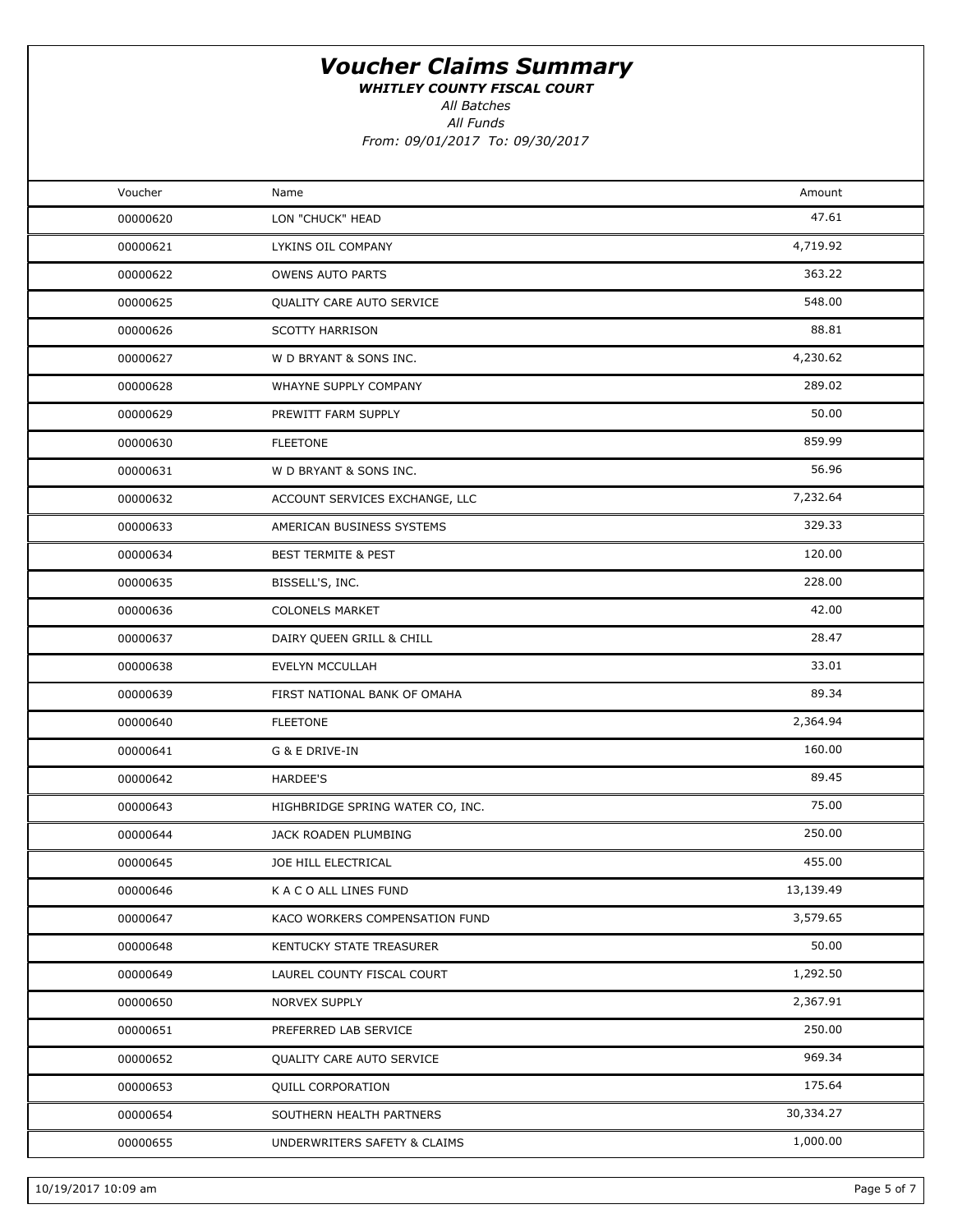WHITLEY COUNTY FISCAL COURT

All Batches

All Funds From: 09/01/2017 To: 09/30/2017

| Voucher  | Name                                   | Amount    |  |
|----------|----------------------------------------|-----------|--|
| 00000656 | VICKI J. HAMMONS                       | 24.34     |  |
| 00000657 | W D BRYANT & SONS INC.                 | 880.41    |  |
| 00000658 | WENDY'S OF BOWLING GREEN, INC.         | 90.00     |  |
| 00000659 | WHOLESALE SUPPLY GROUP, INC.           | 170.91    |  |
| 00000660 | 911 BILLING SERVICE                    | 18,176.33 |  |
| 00000661 | ALBERT JACKSON                         | 100.00    |  |
| 00000662 | ARROW INTERNATIONAL INC                | 1,387.35  |  |
| 00000663 | BISSELL'S, INC.                        | 27.98     |  |
| 00000664 | BOUND TREE MEDICAL, LLC                | 3,969.96  |  |
| 00000665 | CANADA AUTO PARTS                      | 381.89    |  |
| 00000666 | CANDIDO'S TOWING AND REPAIR            | 575.00    |  |
| 00000667 | CINTAS FIRE PROTECTION                 | 47.43     |  |
| 00000668 | DON FRANKLIN FORD                      | 3,962.82  |  |
| 00000669 | EMERGENCY MEDICAL PRODUCTS, INC        | 2,485.36  |  |
| 00000670 | ENVIRONMENTAL WASTE SYSTEMS, LLC       | 280.00    |  |
| 00000671 | FIRST NATIONAL BANK OF OMAHA           | 500.00    |  |
| 00000672 | FLEETMATICS USA, LLC                   | 300.00    |  |
| 00000673 | <b>FLEETONE</b>                        | 2,400.32  |  |
| 00000674 | HIGHBRIDGE SPRING WATER CO, INC.       | 29.85     |  |
| 00000675 | <b>HOLSTON GASES</b>                   | 2,869.65  |  |
| 00000676 | JOHNNY WHEELS OF WILLIAMSBURG, INC     | 511.09    |  |
| 00000677 | K A C O ALL LINES FUND                 | 4,458.66  |  |
| 00000678 | KACO WORKERS COMPENSATION FUND         | 15,143.04 |  |
| 00000679 | KY BOARD OF EMERGENCY MEDICAL SERVICES | 650.00    |  |
| 00000680 | LYKINS OIL COMPANY                     | 6,090.43  |  |
| 00000681 | MIKE DOOLIN PLUMBING                   | 165.00    |  |
| 00000682 | NORVEX SUPPLY                          | 54.92     |  |
| 00000683 | PRECISION DUPLICATING SOLUTIONS INC    | 91.12     |  |
| 00000684 | PREFERRED LAB SERVICE                  | 100.00    |  |
| 00000685 | ROBERT MCBRYDE                         | 1,000.00  |  |
| 00000686 | SGT JOES                               | 494.00    |  |
| 00000687 | W D BRYANT & SONS INC.                 | 24.47     |  |
| 00000688 | WILLIAMSBURG TRUCK & AUTO              | 8,234.95  |  |
| 00000689 | WILLIAMSBURG-WHITLEY CO. AIRPORT BD.   | 1,600.00  |  |
|          |                                        |           |  |